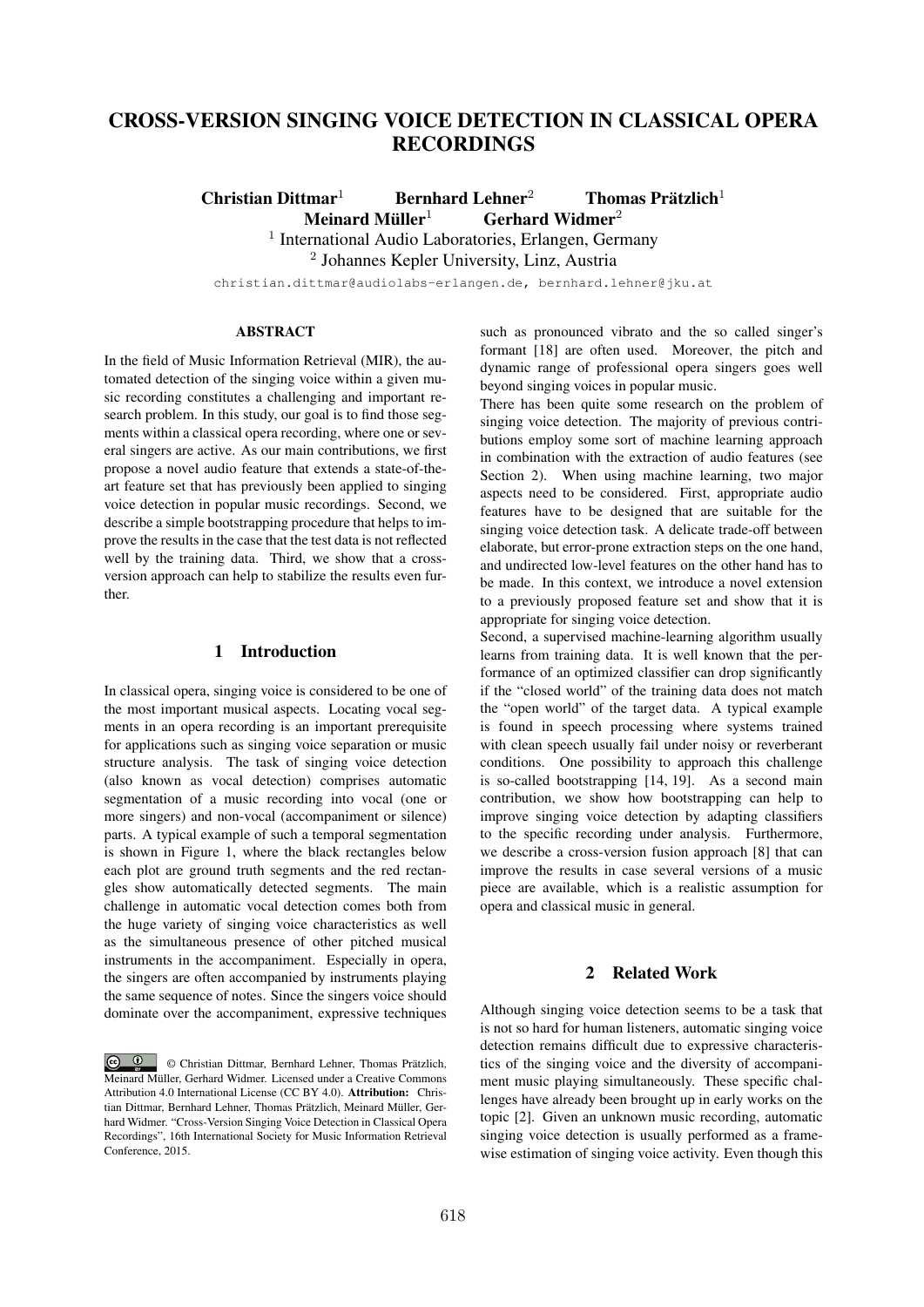poses a binary classification problem with just two classes, the acoustical variance within each class is so large that it is necessary to train the classifier with a wide range of training data.

Bootstrapping, i.e., the idea of using training data taken from the target recording itself, was proposed before as unsupervised [14] and user assisted [19] strategy for improving classification performance. One of the first attempts to separate the singing voice from the accompaniment prior to the feature extraction stage was described in [20]. Postprocessing of the so-called posterior probabilities obtained during classification was described in [12].

A large set of low-level features was used in conjunction with a Support Vector Machine (SVM) classifier in [15]. Furthermore, the authors published singing voice annotations for training, validation and test subsets of the JA-MENDO corpus, enabling reproducible comparisons between different methods (see Section 5.2). The same test corpus was used for evaluation in [16], where the feature extraction focused on vibrato and tremolo properties. A study on the effect of accompaniment music in singing vs. rap discrimination was presented in [6]. Very promising results in singing voice detection and related tasks were reported in [13]. However, the proposed signal processing chain was quite elaborate and involved an estimation of the predominant pitch, which can lead to substantial error propagation to all the feature extractors depending on it.

Lehner et al. [10] focused on achieving comparable results using a light-weight approach. In a follow-up work, they improved the achievable precision by introducing novel audio features tailored to the singing voice detection scenario [11]. A recent paper [4] showed that two cross-version post-processing strategies can improve the singing voice detection performance achievable with the light-weight feature set of [10, 11].

So far, the best classification performance on the JA-MENDO data set was reported in [9], using a Bidirectional Long Short-Term Memory Recurrent Neural Network as machine learning scheme that inherently takes the temporal context of low-level feature sequences into account. However, it reads as if the authors selected the optimal network architecture according to the best results obtained w.r.t. the test set instead of the validation set. Thus, we think that their results might be overly optimistic.

## 3 Baseline Singing Voice Detection

Our baseline system for singing voice detection closely follows the approach proposed in [10, 11]. The extraction of descriptive audio features is performed by splitting the audio signals into frames and transforming each frame to the spectral domain. Low-level and mid-level audio features are computed from each resulting spectral frame, forming a feature vector by concatenation. Supervised machine learning is employed to train a classifier for discriminating the feature vector assigned to each frame into the two classes vocal and non-vocal. Note that the vocal class usu-

| <b>Feature name and reference</b>        | Abbrev.       | Dim. |
|------------------------------------------|---------------|------|
| Mel-frequency Cepstral Coefficients [10] | MFCC          | 30   |
| Vocal Variance [11]                      | <b>VOCVAR</b> | 5    |
| Fluctogram Variance [11]                 | <b>FLUCT</b>  | 17   |
| Spectral Contraction Variance [11]       | NSD           | 17   |
| Spectral Flatness Mean [11]              | <b>FLAT</b>   | 17   |
| Polynomial Shape Spectral Contrast [1,7] | <b>PSSC</b>   | 24   |

Table 1. Feature names, abbreviations, and dimensionality of the low-level and mid-level audio features used.

ally comprises singing voice plus accompaniment, which makes the task more intricate.

#### 3.1 Feature Extraction and Processing

Table 1 lists the complete set of features that is used in our approach. Since most of our descriptors are wellknown in the MIR literature, we only highlight a few aspects here. Mel-Frequency Cepstral Coefficients (MFCC) are one of the most common audio features widely used in diverse audio classification tasks. They are designed to capture the spectral envelope of an audio signal using only a few coefficients in the so-called Cepstral domain. As described in [10], we use an optimized parametrization with a different time-frequency resolution and a higher number of coefficients than usual. A strongly related feature is the Vocal Variance, which basically captures the variance in the first 5 MFCCs across a number of consecutive frames. The mid-level features Fluctogram, Spectral Contraction, and Spectral Flatness are the most important contributions from [11]. All three are extracted in 17 overlapping frequency bands, where each band covers two octaves and neighboring bands are spaced three semitones apart. The Fluctogram encodes the relative frequency fluctuation of salient tonal components in each band, without the need for an actual estimation of a predominant pitch. Spectral Contraction and Flatness are designed to complement the Fluctogram, encoding whether there are reliable harmonic components with clear sinusoidal peaks or rather a noiselike distribution of the spectrum within the current band boundaries.

Spectral Contrast encodes the relation of peaks to valleys of the spectral magnitude in several sub bands. The band boundaries have been specified for the Octave-Based Spectral Contrast (OBSC) [7] and the Shape-Based Spectral Contrast (SBSC) [1]. In general, both variants can be interpreted as harmonicity or tonality descriptor. We suggest a modification of the already existing methods, both of which were successfully used for music genre classification tasks. In the previous approaches, the spectral magnitude values in each sub band are sorted and the relation between the lowest and highest fraction is encoded via statistical measures. In our modification, we propose to fit a third-order polynomial to the ordered magnitude values and store the three polynomial coefficients together with the offset as descriptors. Therefore, we refer to this feature as Polynomial Shape Spectral Contrast (PSSC). It is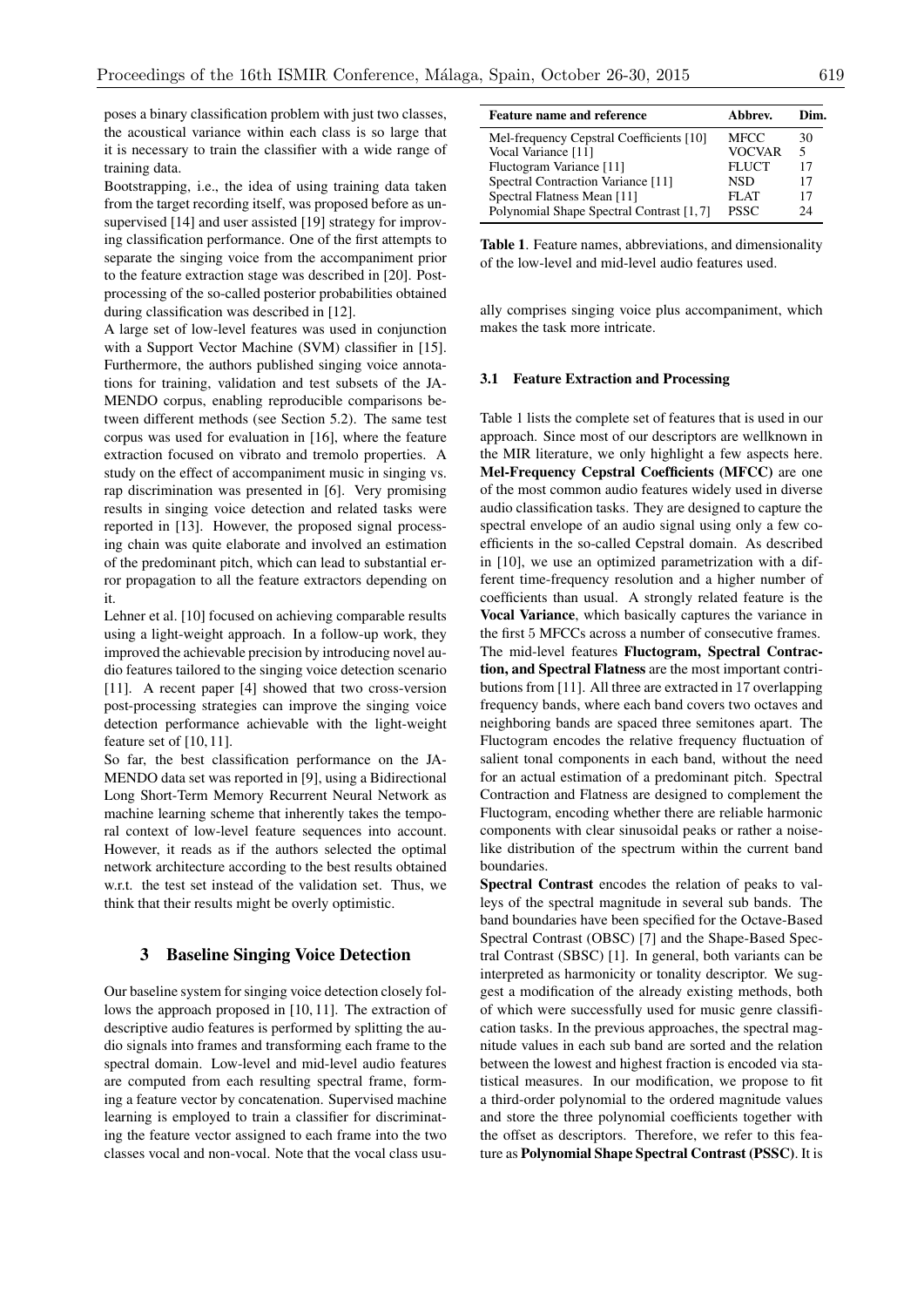

Figure 1. Illustration of the cross-version post-processing strategies as described in Section 4.1 and Section 4.2. The curves and annotations are based on an excerpt corresponding to the first 80 measures of the duet No. 6 (Agathe and Annchen): "Schelm! halt fest" from the opera "Der Freischütz" by Carl Maria von Weber. For each case, the decision functions of the baseline (blue thin curve) and bootstrap (red bold curve) classifier are shown. The colored time-lines below the decision curves show the automatically detected singing voice activity (red segments, derived from bootstrap decision) vs. the ground truth (black segments). (a): Recording of the performance conducted by Karl-Heinz Bloemecke (2013). (b): Recording of the performance conducted by Carlos Kleiber (1973). (c): Cross-version results based on three performances (including Bloemecke and Kleiber) after temporal alignment to a common, measure-based time axis and subsequent averaging across the individual decision functions.

computed for each of the 6 sub bands (0-200 Hz, 200-400 Hz, 400-800 Hz, 800-1600 Hz, 1600-3200 Hz, and 3200- 8000 Hz), yielding a feature vector with 24 attributes. In contrast to the procedure in [1, 7], we do not apply any decorrelation procedure to the raw features, hence reducing the computational complexity. Compared to the before mentioned versions of spectral contrast, our modification resulted in better accuracy on our internal data set (PSSC: 80.2%, OBSC: 73.4%, and SBSC: 72.3%).

In total, the concatenation of all features listed in Table 1 results into a 110-dimensional feature vector per spectral frame. The set of all feature vectors makes up our feature matrix which is split into appropriate training and test sets and used for machine learning in the following.

#### 3.2 Classification and Decision Function

Again following [10,11], we employ Random Forests (RF) [3] as classification scheme. RF are an instance of the socalled Bootstrap Aggregation (Bagging) concept applied to Classification and Decision Trees (CART) [21] classifiers. This machine learning ensemble meta algorithm was designed to improve the stability and accuracy by averaging over a set of weak classifiers trained from random subspaces of the complete feature matrix. In RF, random sets of CARTs are trained by introducing randomness at 2 levels: in the subset of features as well as in the subset of

training data [3]. The generalization error of RF depends on the classification strength of the individual CARTs as well as their mutual correlation. As changes in the feature selection cause drastic changes in the tree structure, the individual trees are expected to be uncorrelated. Averaging their individual decisions in the RF leads to decreased variance of the classifier model, which is in general a desirable property.

RFs deliver a frame-wise score value per class that can be interpreted as confidence measure for the classifier decision. In our binary classification scenario, the two score functions are inversely proportional. We pick the one corresponding to our target vocal class and refer to it as decision function in the following. A decision function value close to 1 indicates a very reliable assignment to the vocal class, whereas a value close to 0 points to the non-vocal class. In order to binarize the decision function, we compare it to a threshold. Only frames where the decision function value exceeds the threshold will be classified as vocal. Prior to that, the decision function is smoothed using a median filter. The filter width given in seconds is an important parameter. Median filtering of the decision function is justified by the observation that singing voice activity usually exhibits a certain continuity. So this step helps to stabilize the detection result and to prevent unreasonably short gaps in the decision function, where the classification rapidly flips from vocal to non-vocal or vice versa.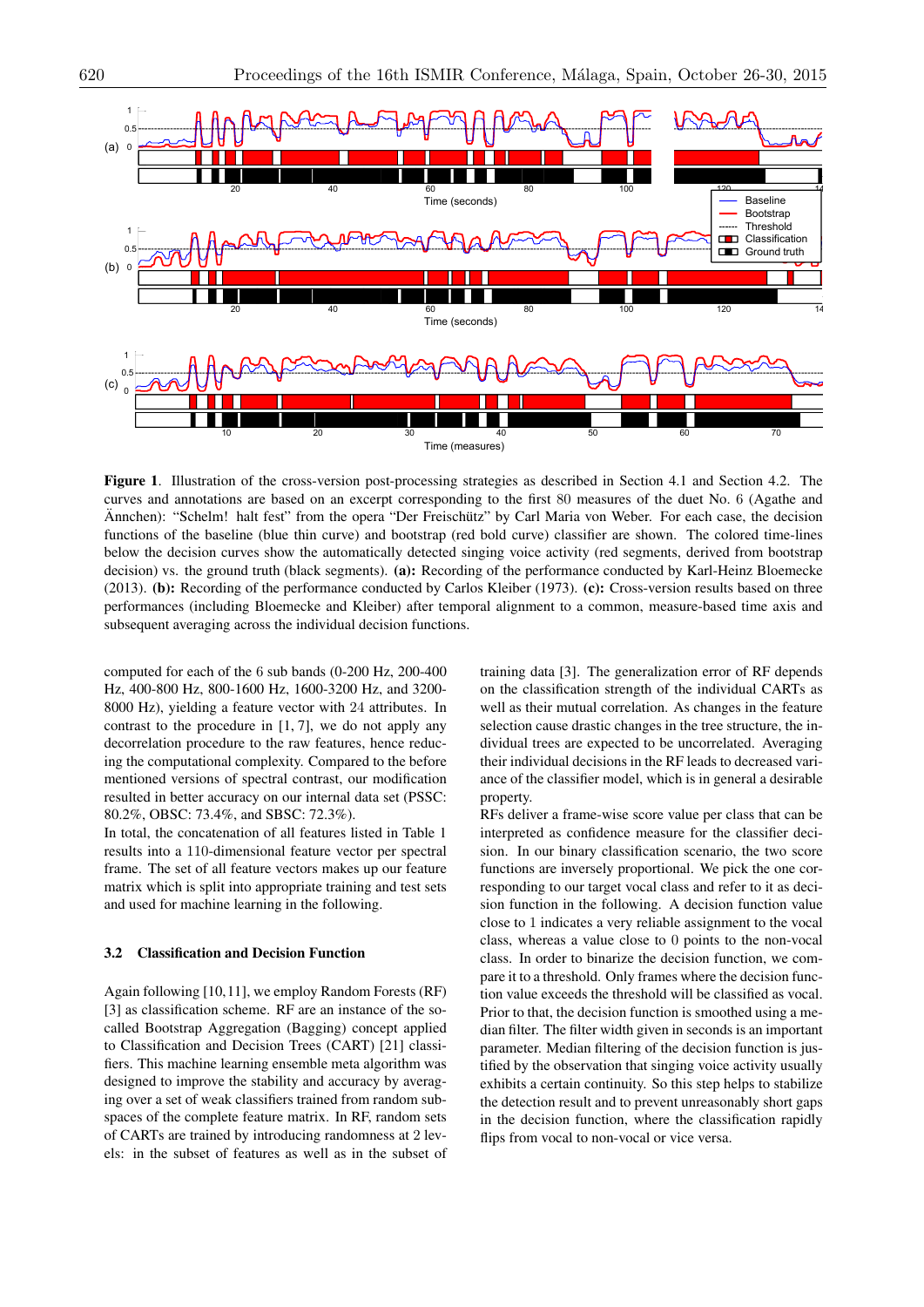# 4 Post-processing of Singing Voice Detection

In this section, we describe two approaches suitable for post-processing of intermediate singing voice detection results. First, we describe our approach to unsupervised bootstrap training of a classifier adapted to the recording under analysis. Second, we describe how to perform a late fusion of decision functions by means of time alignment between different versions.

### 4.1 Bootstrap Training

Inspired by the ideas in [14, 19], we propose to perform a second, specialized RF classification subsequent to the initial singing voice detection stage. The rationale is to remedy the "closed world" vs. "open world" training problem discussed before (see Section 1). We do so by creating an adapted classifier model that is trained with feature vectors exclusively taken from the current recording under analysis. However, this recording does usually not come together with an annotation of its frames to the two classes. So how to assign the feature vectors automatically to the training sets of the vocal respective non-vocal class?

Our idea is to base this assignment on the shape of the decision function generated by the initial RF classifier. Looking at the course of this decision function, we see some extreme values for frames, where the observed feature vectors match very well to either the vocal or non-vocal class of the initial classifier model. However, many values reside in the middle of the range of decision function values, where an assignment to either side is questionable. If we now select two subsets of the feature vectors, each corresponding to an upper and lower fraction (e.g., 20%) of the range of decision function values, we can use these to train a small RF classifier that is adapted to the feature space spanned by the recording under analysis. Before we do so, we stratify the training set, meaning that we randomly select the same number of feature vectors for each class from the subset corresponding to the upper and lower decision values.

In Figure 1, we observe that the new decision functions (red curve) generated by classifying the current song with the adapted RF classifier exhibits a more desirable shape than the decision function generated by the initial RF classifier (blue curve). In Figure 1(a), it can be seen, that the bootstrap decision function can close small gaps, where the initial decision function dipped below the decision threshold (e.g., at around 80 s).

#### 4.2 Cross-Version Fusion

In [8], Konz et al. introduced the intuitive yet effective idea to exploit the availability of different recordings of the same piece of music for stabilizing automatic chord recognition results. We pursue the same idea here in order to perform a late fusion of decision functions obtained from the initial singing voice detection. This is achieved by

| <b>Authors and Reference</b>    | <b>Accuracy</b> | <b>F-measure</b> |
|---------------------------------|-----------------|------------------|
| Biased Guess (all frames vocal) | 46.3            | 0.64             |
| Vembu and Baumann 2005 [20]     | 77.4            | 0.77             |
| Ramona et al. 2008 [15]         | 82.2            | 0.84             |
| Regnier and Peeters 2009 [16]   |                 | 0.77             |
| Lehner et al. 2013 [10]         | 84.8            | 0.85             |
| Lehner et al. $2014$ [11]       | 88.2            | 0.87             |
| Leglaive et al. 2015 [9]        | 91.5            | 0.91             |
| Proposed feature set            | 88.2            | 0.87             |

Table 2. Singing voice detection results achievable with our novel feature set in comparison to other authors. The basis of all measurements is a publicly available subset of the JAMENDO corpus [15].

warping the individual decision functions obtained for different versions of the same piece to a version-independent representation with a musical time axis given in measures (respective sub-divisions thereof) instead of seconds. For the moment, we assume that the required temporal position of measure boundaries is given. In Section 5.3, we sketch how to retrieve the measure boundaries automatically.

In general, the procedure described above yields a set of time-aligned decision functions that we use to derive a fused, overall decision function. To this end, we use the most straightforward approach and just take the arithmetic mean of the decision values of all aligned decision functions. The averaging is intended to compensate for noise and artifacts that might occur in the individual decision functions. Figure 1(c) presents the resulting decision function on the measure-related time axis. We show the fused decision function derived from baseline singing voice detection (thin blue curve) overlayed with the fused decision function derived from bootstrap training (bold red curve). It can be seen that the averaging leads to a slightly more stable decision function. Comparison of the fused bootstrap decision function against the decision threshold (dashed black line) yields our estimated singing voice segments (black rectangles). In general, the estimated segments exhibit improved agreement to the ground truth segmentation in comparison to Figure 1(a) and 1(b).

### 5 Evaluation

In this section, we assess the performance of our proposed methods. First, we validate our novel feature set on a public benchmark data set. Second, we show that bootstrapping and cross-version fusion can help to improve the results for classical opera recordings.

#### 5.1 Experimental Settings

For our experiments, we are going to fix the following parameters: For the majority of features in Table 1, the hopsize between consecutive analysis frames is 200 ms (fea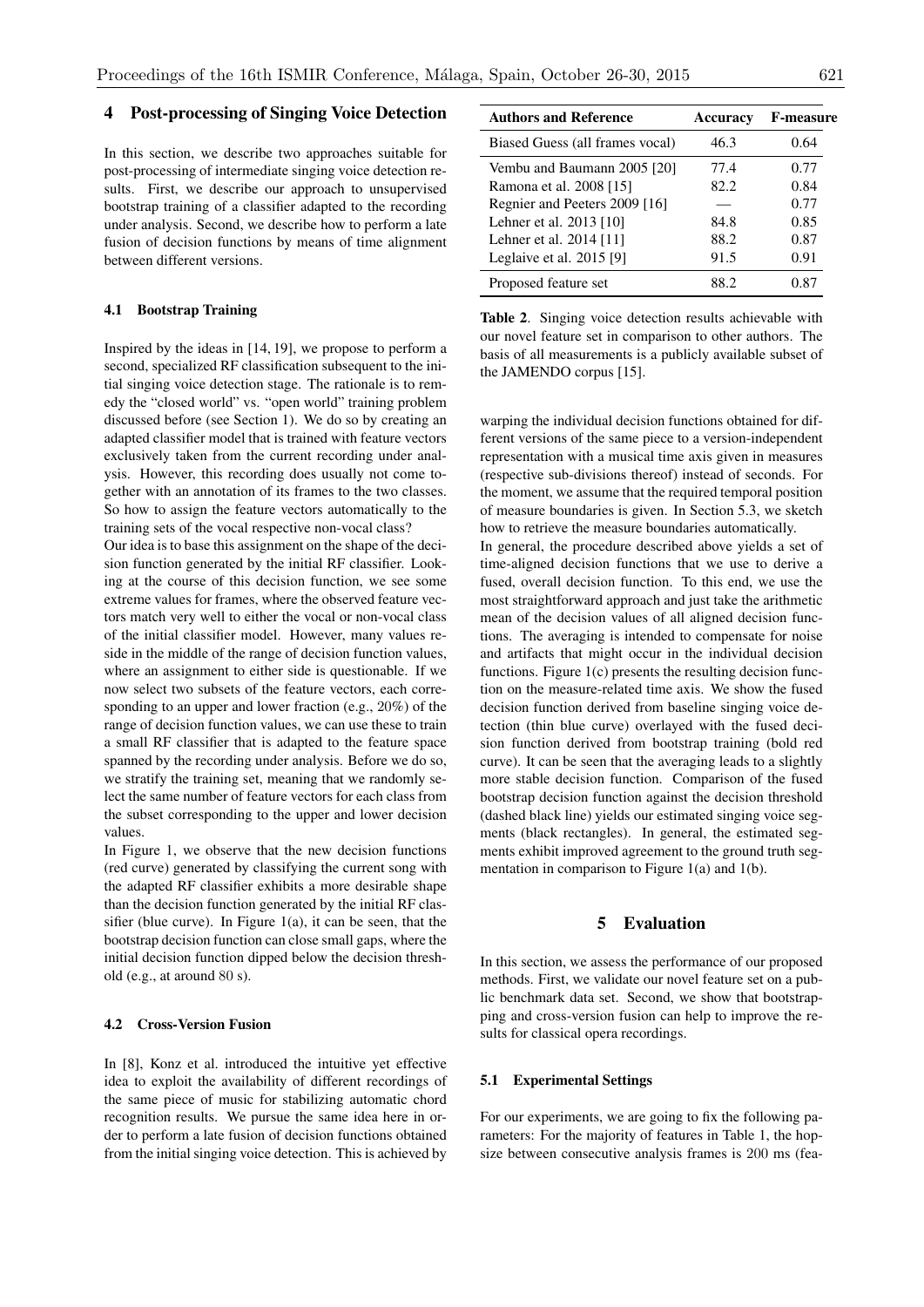ture rate of 5 Hz), the analysis windows have a length of 800 ms. The raw fluctogram, flatness and contraction features are extracted on a finer temporal level, with a hopsize of 20 ms and a window size of 100 ms. We aggregate 40 consecutive frames of these raw features and use their variance as descriptor for fluctogram and contraction, and their means as descriptor for flatness. In the RF classifier, we use 128 individual CART classifiers, each trained with a randomly selected subset of 5 feature dimensions, from the originally 110-dimensional feature space. For postprocessing of the decision functions, we employ a median filter with a width of 1*.*4 s. The decision function threshold is set to 0*.*5. In the next sections, we keep these settings fixed for the evaluation of our baseline system as well as our proposed post-processing strategies.

#### 5.2 Performance on a Common Benchmark

In order to benchmark our novel feature set against the state-of-the-art, we used a subset of the publicly available JAMENDO music corpus [15]. Each recording in that data set was manually annotated into vocal and non-vocal sections by the original author. Since human annotators can have difficulties in determining singing segment boundaries, the segmentation allowed some uncertainty, i.e., very short instrumental breaks were not labeled as such. The exact split into training, validation and test set is specified in [15]. Table 2 lists our results in comparison to previously published works. The used metrics are the frame-wise F-measure and the accuracy which are computed by evaluating all frames across the 16 test songs. According to the ground truth annotation, the majority of frames belongs to the non-vocal class. We also report the Biased Guess, where all frames of a test item are assigned to the vocal class, because in classical opera, the vocal class usually occurs more often. As can be seen, the performance of our proposed feature set is on par with the state-of-the-art. Only the accuracy and F-measure reported in [9] surpass our results, but the comparison might not be entirely fair as discussed in Section 2.

#### 5.3 Opera Case-Study

The opera "Der Freischütz" by Carl Maria von Weber, a work of high relevance for opera studies, was chosen for the further evaluation. For this opera, there exists a large number of historical sources, including a multitude of audio recordings. In the project "Der Freischütz Digital"<sup>1</sup>, musicologists and computer scientists cooperate to explore opportunities for new and digital ways of research, analysis and presentation of music related data in critical editions [17].

From the corpus used in the project, we had three different versions of this opera available for the purpose of crossversion singing voice detection. The respective conductors

| <b>Opera</b>           | Conductor            | Year |
|------------------------|----------------------|------|
| "Carmen"               | Lorin Maazel         | 1984 |
| "Die Zauberflöte"      | Nikolaus Harnoncourt | 1988 |
| "Pelleas et Melisande" | Claudio Abbado       | 1992 |
| "La Cenerentola"       | Riccardo Chailly     | 1993 |
| "La Traviata"          | Carlo Rizzi          | 2005 |
| "Tristan und Isolde"   | Daniel Barenboim     | 1995 |
| "Der Freischütz"       | Karl Elmendorff      | 1944 |
| "Der Freischütz"       | Carlos Kleiber       | 1973 |
| "Der Freischütz"       | Karl-Heinz Bloemecke | 2013 |

Table 3. Overview over the used opera recordings. The upper half specifies the operas available as training set, the lower half gives the operas used as test set.

and recording years are shown in Table 3. All numbers in the three versions have orchestral accompaniment and varying number of soloist singers. We picked the numbers 6, 8, and 9 as test cases of different musical complexity, a duet, a solo aria and a trio, respectively.

For evaluation purposes, we first had to generate reference annotations of the singing voice activity in these pieces. This was achieved semi-automatically by means of aligning a MIDI version of each piece to the recording and taking the note onsets and offsets of the singing voice as reference. Details about this procedure can be found in [5]. Furthermore, each recording had its measures (i.e., the beginning of each bar) manually annotated to facilitate the

alignment between corresponding versions of the same number. The manually annotated bar positions are used to warp the individual decision functions to a common time axis regardless of their original tempo and variations thereof.

### 5.4 Results and Discussion

The diagrams in Figure 2 illustrate the benefit of applying bootstrap training (see Section 4.1), cross-version fusion (see Section 4.2), as well as a combination of both in two different training scenarios. The bar plots in both (a) and (b) show the F-measures obtained per test item as well as the average F-measure value. The following singing voice detection and post-processing strategies were tested. Random Guess refers to randomly assigning the frames of our test data to either the vocal or non-vocal class with equal probability. Since the vocal class occurs more frequently in our test data, the resulting F-Measure is slightly above chance. Biased Guess refers to assigning the singing voice class to each frame of a test recording. It can be seen that the resulting F-measure is already quite high, again a consequence of the dominance of the vocal class in our test set. Baseline Detection refers to the results obtained by the baseline singing voice detection system as described in Section 3. Bootstrap Detection refers to the results obtained by a second classification run with an adapted RF classifier using the bootstrapping strategy as described in Section 4.1. Cross-version Fusion refers to the results of

<sup>1</sup> www.freischuetz-digital.de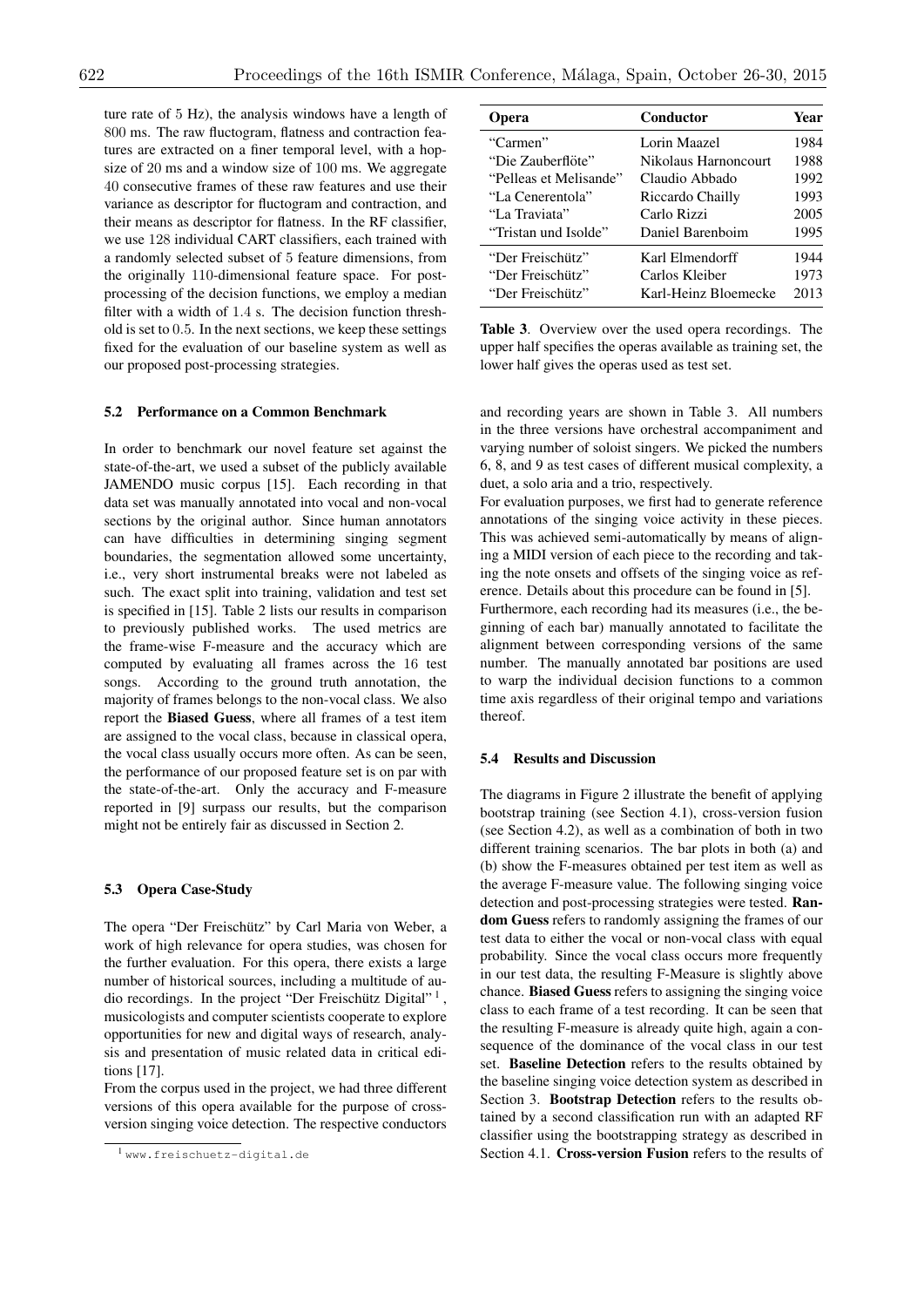

Figure 2. The average F-measures obtained in two different training scenarios and four post-processing strategies. The test set consisted of three versions of the numbers 6, 8, and 9 from the opera "Der Freischütz." (a): Results obtained by training the initial RF classifier with popular music recordings from the RWC and JAMENDO data sets. (b): Results obtained by training the initial RF classifier with classical opera recordings not including "Der Freischütz."

fusing the initial RF decision functions of all available versions of each test recording as described in Section 4.2. Finally, Bootstrap Fusion refers to the results obtained by combining both the bootstrap training and the crossversion fusion.

The results in Figure 2(a) were obtained by training the initial RF classifier with a combined data set comprising both the JAMENDO [15] and RWC [13] subsets that are annotated for singing voice. Both corpora are dominated by recordings of popular music. Obviously, this kind of training material differs from the music content in the test set. The average singing voice detection performance stays even below the biased guess. However, this rather poor initial estimate for the vocal frames can be used for bootstrap training. Consequently, the bootstrap training leads to a substantial performance gain, surpassing the bias results.

Cross-version fusion of the imperfect initial decision functions leads to similar improvements as the bootstrap training. The combination of both bootstrap training and crossversion fusion of decision functions delivers the best results in this training scenario.

The results in Figure 2(b) were obtained when training the initial RF classifier with recordings of classical opera. Specifically, we used the operas listed in the upper half of Table 3. In total, the playtime of our training material amounts to approximately 4 h. As can be seen from the Fmeasure of the baseline RF classifier, this kind of training data gives a considerable performance boost. This is not surprising, since the orchestral timbre as well as the pronounced use of vibrato singing in these opera recordings is very similar to our test items. The remaining F-measures show that the proposed post-processing strategies at best lead to marginal improvements since the performance is already saturated.

From our comparison, we infer that bootstrap training could be recommended as standard post-processing strategy for singing voice detection in classical opera recordings. This is especially true if the initial classification delivers reasonable results that can be surpassed if more appropriate training data would be available. However, bootstrap training does not seem to help much if there exists no combination of feature set, training set, and classifier that can obtain good singing voice detection for the recording under analysis. Moreover, bootstrap training has the drawback that it will likely produce erroneous decision functions when there is no singing voice activity at all throughout a recording. If these cases can not be ruled out from bootstrap training, singing voice detection results could even deteriorate in comparison to the baseline system.

# 6 Conclusions and Future Work

In this paper, we made two contributions to advancing the state-of-the-art in automatic singing voice detection. First, we proposed a novel extension to a state-of-the-art audio feature set for singing voice detection and validated it on a public benchmark set. Second, we proposed bootstrap training and cross-version fusion as post-processing strategies applicable to intermediate results from a machine learning system. In our case study, involving multiple recordings of Carl Maria von Webers opera "Der Freischütz," we have shown that a combination of bootstrap training and cross-version fusion can help to improve the classification performance if the training data is very different from the test data. While bootstrap fusion might be applicable to improve singing voice detection in various music genres, cross-version fusion can only help if we have multiple, sufficiently similar versions of the same piece of music available. Future work will be directed towards further refinements and applications of these techniques for various kinds of music genres.

### 7 Acknowledgments

This work has been supported by the BMBF project Freischütz Digital (Funding Code 01UG1239A to C), and by the Austrian Science Fund (FWF) under grants TRP307-N23 and Z159. The International Audio Laboratories Erlangen (AudioLabs) is a joint institution of the Friedrich-Alexander-Universität Erlangen-Nürnberg (FAU) and Fraunhofer IIS.